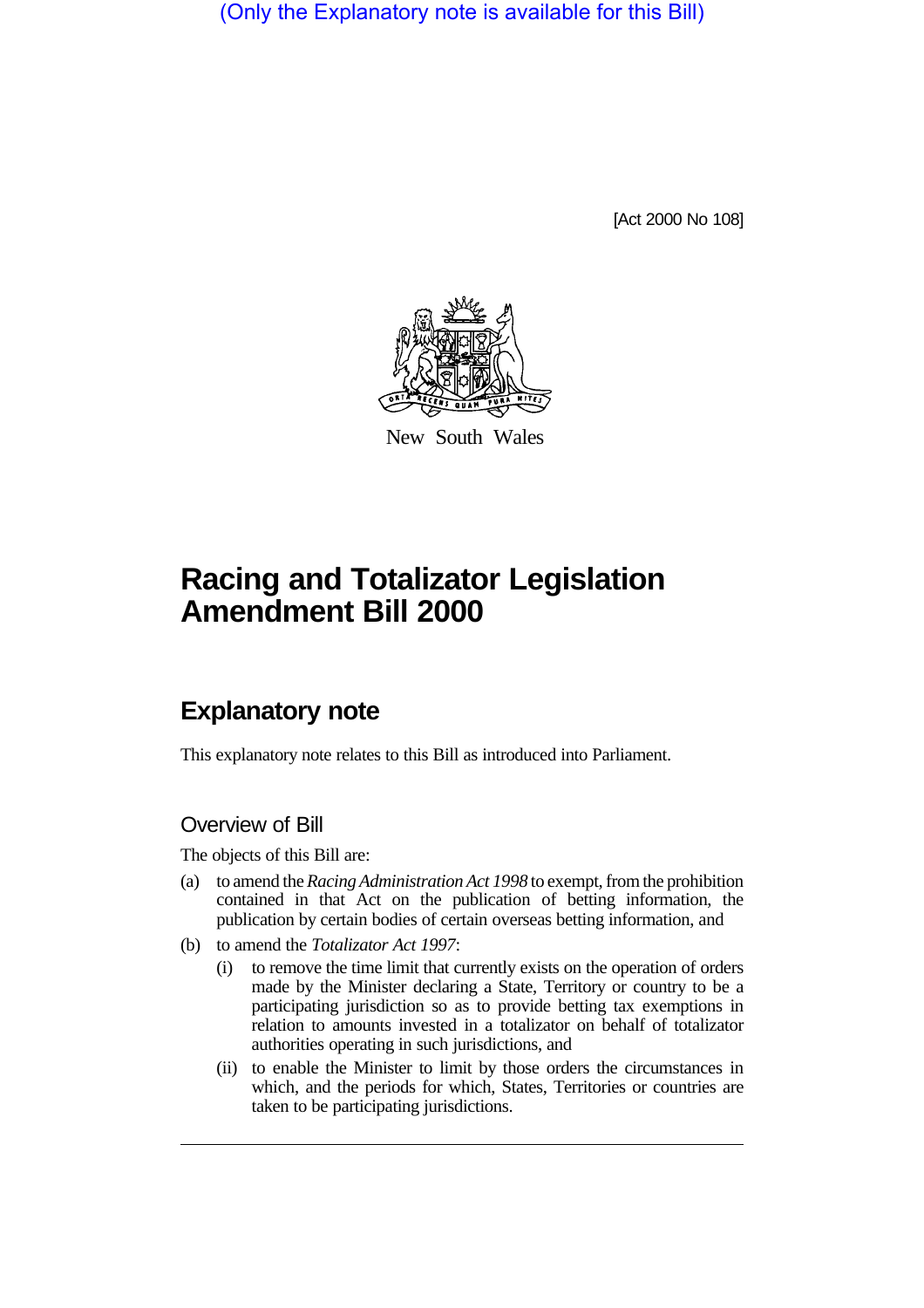Racing and Totalizator Legislation Amendment Bill 2000 [Act 2000 No 108]

Explanatory note

#### Outline of provisions

**Clause 1** sets out the name (also called the short title) of the proposed Act.

**Clause 2** provides for the commencement of the proposed Act on a day or days to be appointed by proclamation.

**Clause 3** is a formal provision giving effect to the amendments to the *Racing Administration Act 1998* set out in Schedule 1.

**Clause 4** is a formal provision giving effect to the amendments to the *Totalizator Act 1997* set out in Schedule 2.

#### **Schedule 1 Amendment of Racing Administration Act 1998**

**Schedule 1 [1]** provides that the publication of certain betting information by a prescribed person or body is not prohibited or restricted by the provisions of Part 4 of the *Racing Administration Act 1998* (which deals with betting information and advertising). The information must relate to authorised totalizator operations conducted in another country by a person or body that is specified, or is of a class or description of persons or bodies specified, by the Minister by order published in the Gazette and must also relate to an event, or an event of a class or description, so specified.

**Schedule 1 [2]** enables regulations of a savings and transitional nature to be made consequent on the enactment of the proposed Act.

### **Schedule 2 Amendment of Totalizator Act 1997**

Currently section 71 of the *Totalizator Act 1997* provides an exemption from betting tax in relation to amounts invested in a totalizator on behalf of an authority that conducts totalizator betting in a participating jurisdiction. A participating jurisdiction is a State, Territory or country in which it is lawful to conduct the same types of totalizator as are conducted under that Act and which is declared by the Minister by order published in the Gazette to be a participating jurisdiction. That section also provides that those orders can only operate for up to 12 months, but does not prevent further such orders being made.